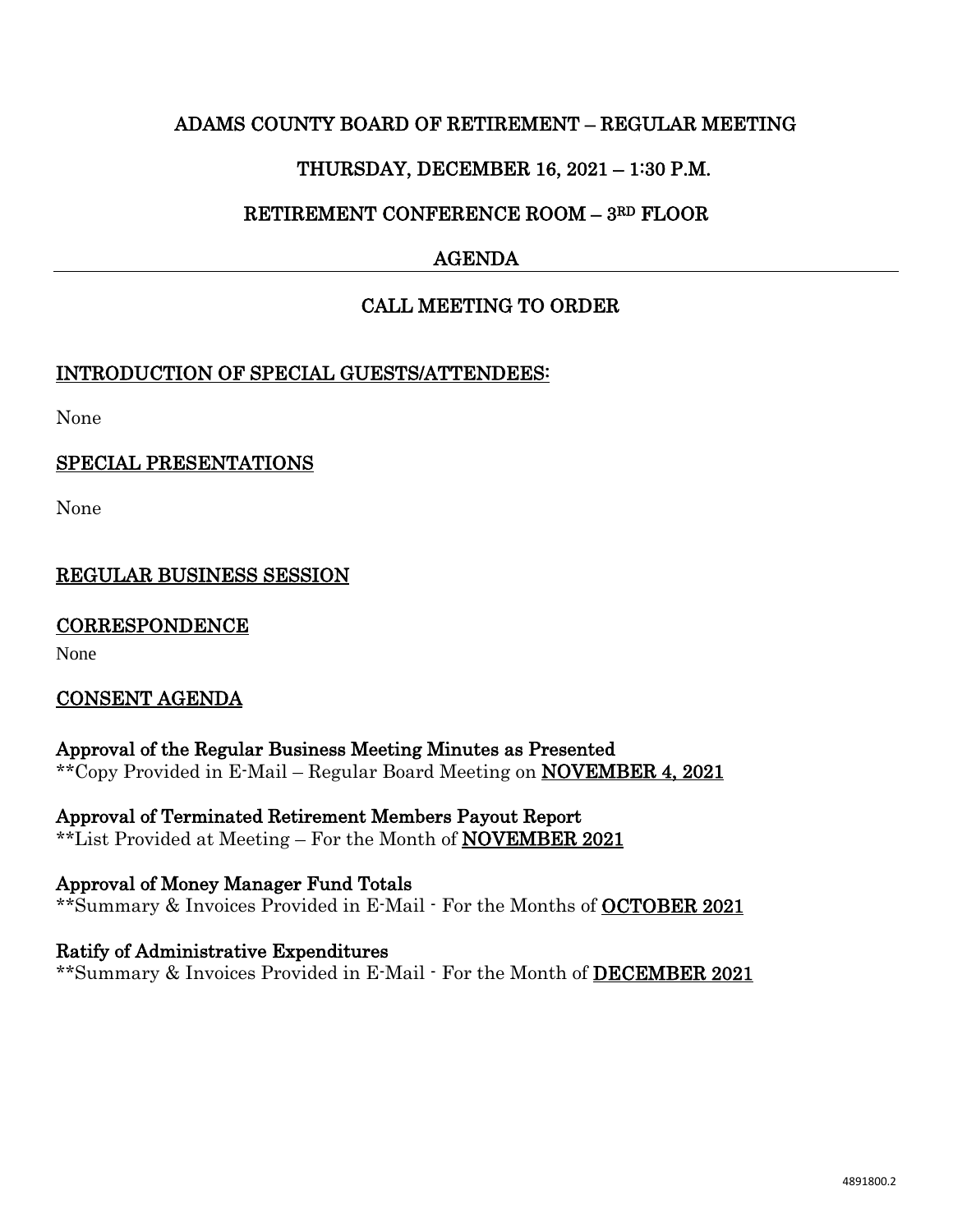# UNFINISHED BUSINESS

None

# NEW BUSINESS

- 1. Davis Graham & Stubbs Cindy Birley Approve, adopt and execute Certificate, Resolution and Amendment No. Four to the Adams County Retirement Plan
- 2. Board Member Election Debbie Haines

# STANDING REPORTS

### CAPTRUST Associates

• Monthly Investment Update

# Davis Graham & Stubbs, LLP

• Legal Update

# Gabriel Roeder Smith & Company

• Actuarial Update

#### Retirement Staff - Administrative Business

• Administrative Update

# OTHER BUSINESS

- Board Members/Attendee Questions & Comments
- Additional Agenda Reports

# EXECUTIVE SESSION

Pursuant to **C. R. S.** Sections 24-6-402(4)(f)(I) and Section 24-6-402(4)(b), the Adams County Board of Retirement intends to hold an Executive Session December 16, 2021 at its regularly stated meeting at 1:30 p.m. MST to discuss "Personnel Matters" and to receive legal advice regarding plan administration matters.